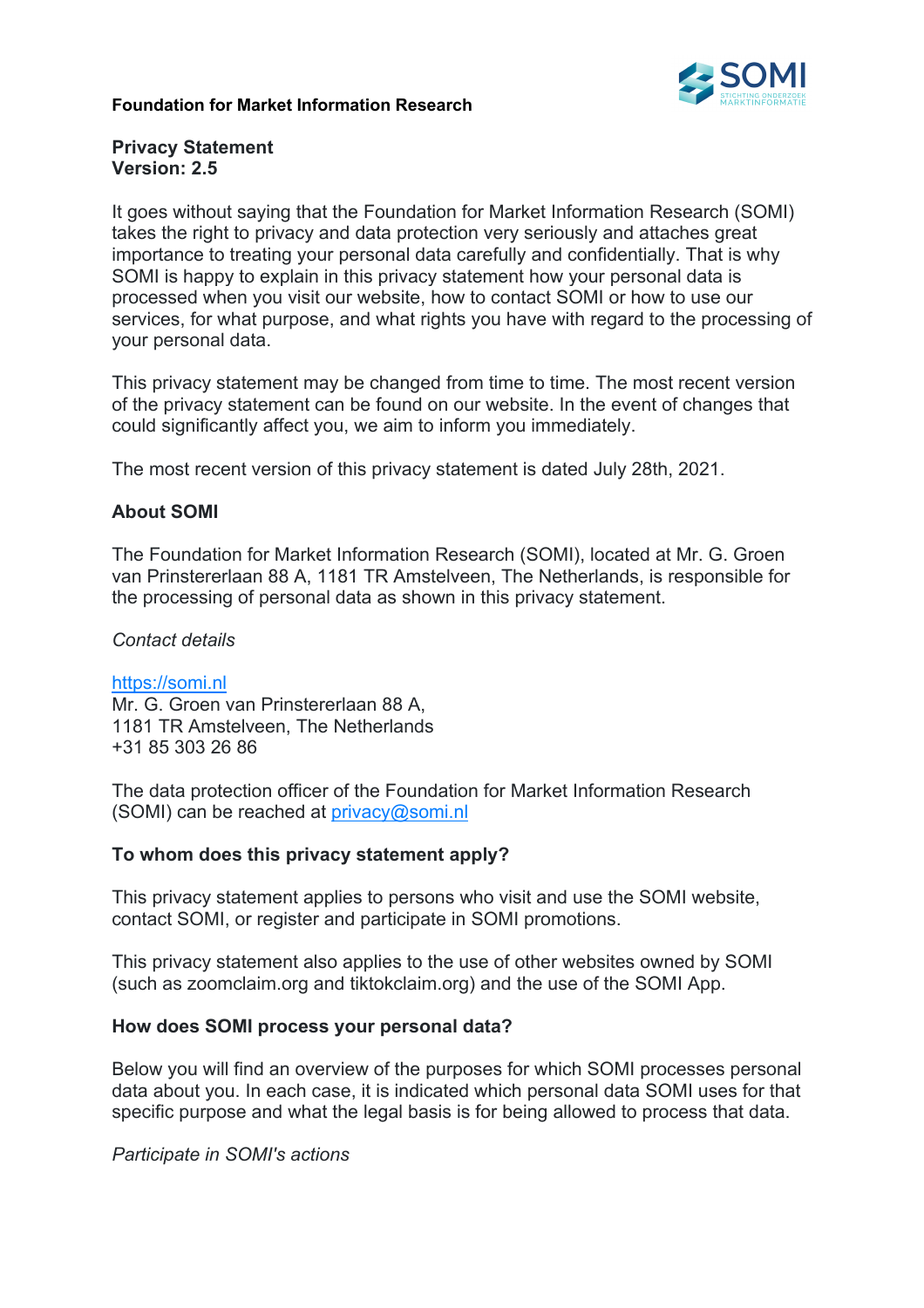

SOMI is a non-profit organization set up to identify and influence issues of social importance. SOMI investigates digital services and aims for transparency with regard to the use of personal data and the relevant risks. SOMI acts as a voice for groups of consumers.

You can register and participate in collective actions conducted by SOMI on behalf of its participants. You can register via the website. To do this, you provide SOMI with personal data that it needs to register you as a participant. The personal information you provide is your name and email address.

The processing of your personal data for this purpose is necessary for the execution of the agreement between you and SOMI regarding your participation. Without your personal data, SOMI will not be able to create your account and unfortunately, you will not be able to participate.

## *Registration and representation*

In order to represent you in collective actions, SOMI will ask you by e-mail, after registration, to complete the registration form. SOMI needs this information to submit a claim on your behalf and/or minor(s) whom you can represent in proceedings. The personal data you provide are your name, e-mail address, date of birth, physical address, and possibly your telephone number.

The processing of your personal data for this purpose is therefore necessary for the execution of the agreement between you and SOMI regarding your participation. SOMI cannot represent you without processing this data.

#### *Claim*

In order to be able to act and submit a claim on behalf of you and/or the minor(s) you represent in proceedings, SOMI asks for supporting documents that it considers necessary for the claim. Depending on the case, this could be, for example, a confirmation email from an account with the digital service in question, screenshots, agreements, etc. Without these supporting documents, SOMI may not be able to prove the claim and you may not be entitled to compensation.

In the context of your participation in a claim, we will also request a copy of your ID card. We will always ask you to provide us with only those personal data that are strictly necessary to achieve the purpose, in particular, to verify your identity and to be able to represent you.

The processing of personal data from documentary evidence is necessary for the representation of SOMI's legitimate interest, in order to be able to represent you and to submit a claim on your behalf.

On the basis of its legitimate interest, SOMI can also process personal data on its own initiative with the aim of investigating possible unlawful acts and the possibilities of filing collective (damage) claims.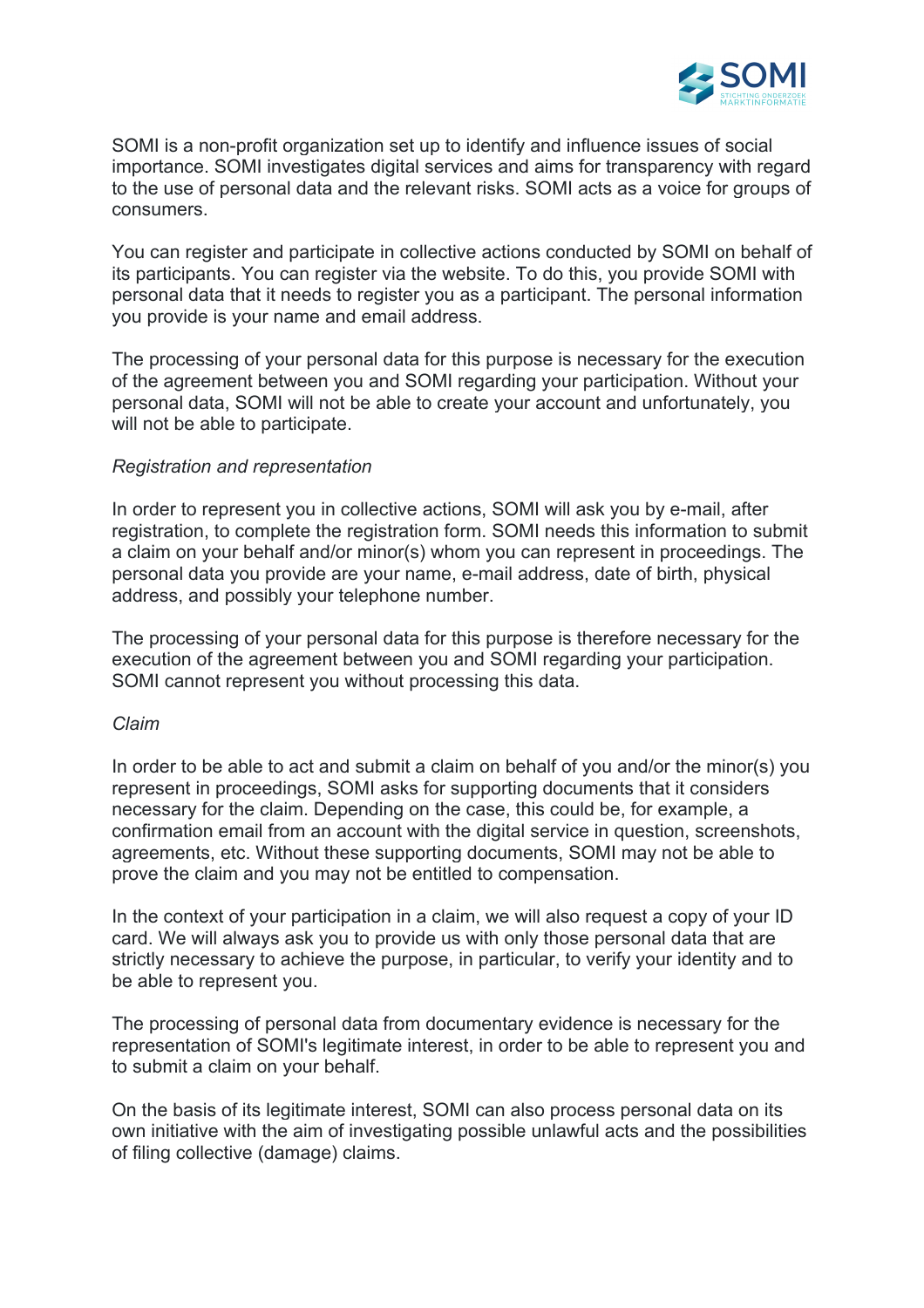

# *Exercising your rights*

If you instruct SOMI to request access and/or rectification of your personal data to a third organization on your behalf, we will process this data for you. This data is always processed on the basis of your free, informed and explicit consent.

Before the organization processes your access request, the organization must verify your identity. That is to protect your privacy so that no one else can access your data. In order to be able to identify you correctly with a third-party organization and to the extent it is strictly necessary to verify that the request has actually been made by you, your surname, first name,

date of birth, e-mail address, IP address and /or another means of identification, such as an assigned customer number, can be shared with this third organization.

If the third organization raised doubts about your identity, it may in certain cases ask for a copy of your ID card. To protect your privacy, when you upload your ID card, we will always ask you to provide us with only those personal data that are strictly necessary to achieve the purpose, in particular to verify your identity and to be able to represent you. Please make your Citizen Service Number (BSN) illegible in this copy and clearly state to whom you are sending the copy for what purpose. You can use the CopyID app from the Dutch government to do this.

## *Data leaks*

SOMI may process personal data originating from data leaks. This data is processed on the basis of SOMI's legitimate interest, in particular conducting investigations into misuse of personal data, informing our participants, and preventing fraud.

## *Payments and Compensation*

If a judge decides in a procedure that you are entitled to compensation. Then SOMI will ask you for your bank account information. The processing of your personal data for this purpose is therefore necessary for the execution of the agreement between you and SOMI. Unfortunately, SOMI cannot pay the compensation to you without processing your bank account.

Data about payments to SOMI, invoices, agreements, statements, etc. are kept for a longer period of time as we are legally obliged to do so.

## *Contact*

You can get in touch with SOMI in various ways, via the contact form or the chat function on the website, by e-mail, and by telephone. We only use the information we obtain from you for this contact to answer your question and to be of service to you.

The processing of your personal data is necessary for the representation of SOMI's legitimate interest.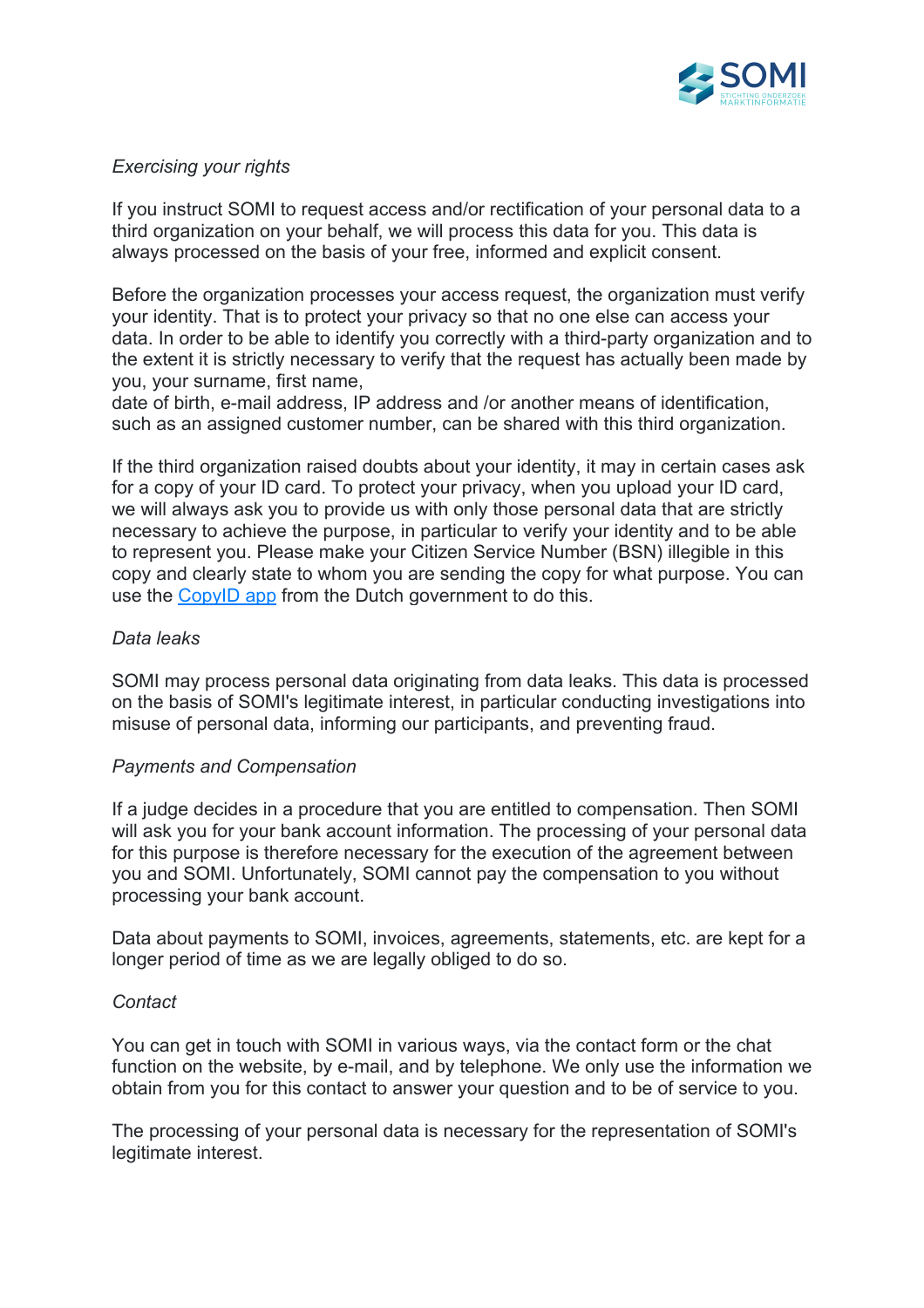

# *Cookies*

A cookie is a small text file that is stored on your computer, tablet, or smartphone when you first visit this website.

Functional and analytical cookies are processed on the basis of the legitimate interest of our organization, in particular optimizing our web applications and your user experience. Marketing cookies are processed on the basis of your free consent.

Read more about it in our cookie statement.

### *Newsletter*

SOMI would like to keep you informed about issues of social importance and updates on the latest actions. You can sign up for the newsletter. SOMI processes your e-mail address for sending newsletters.

The processing of your e-mail address in the context of digital direct marketing is always based on your free, informed, and explicit consent. You can always unsubscribe from the newsletter by clicking on the unsubscribe button in the newsletter.

### **Data from persons under the age of 16**

Our website and/or service does not intend to collect data about website visitors who are younger than 16 years old. Unless they have parental or guardian permission. However, we cannot check whether a visitor is older than 16. We, therefore, advise parents to be involved in the online activities of their children, in order to prevent data about children from being collected without parental consent.

If you are convinced that we have collected personal information about a minor without permission, please contact us at  $\frac{\text{prior}}{\text{prior}}$  or  $\frac{\text{prior}}{\text{prior}}$  and we will delete this information.

## **Automated decision making**

The Foundation for Market Information Research (SOMI) does not make decisions based on automated processing on matters that can have (significant) consequences for people.

This concerns decisions that are taken by computer programs or systems, without involving a person (for example an employee of Foundation for Market Information Research (SOMI)).

#### **How long we keep the personal data**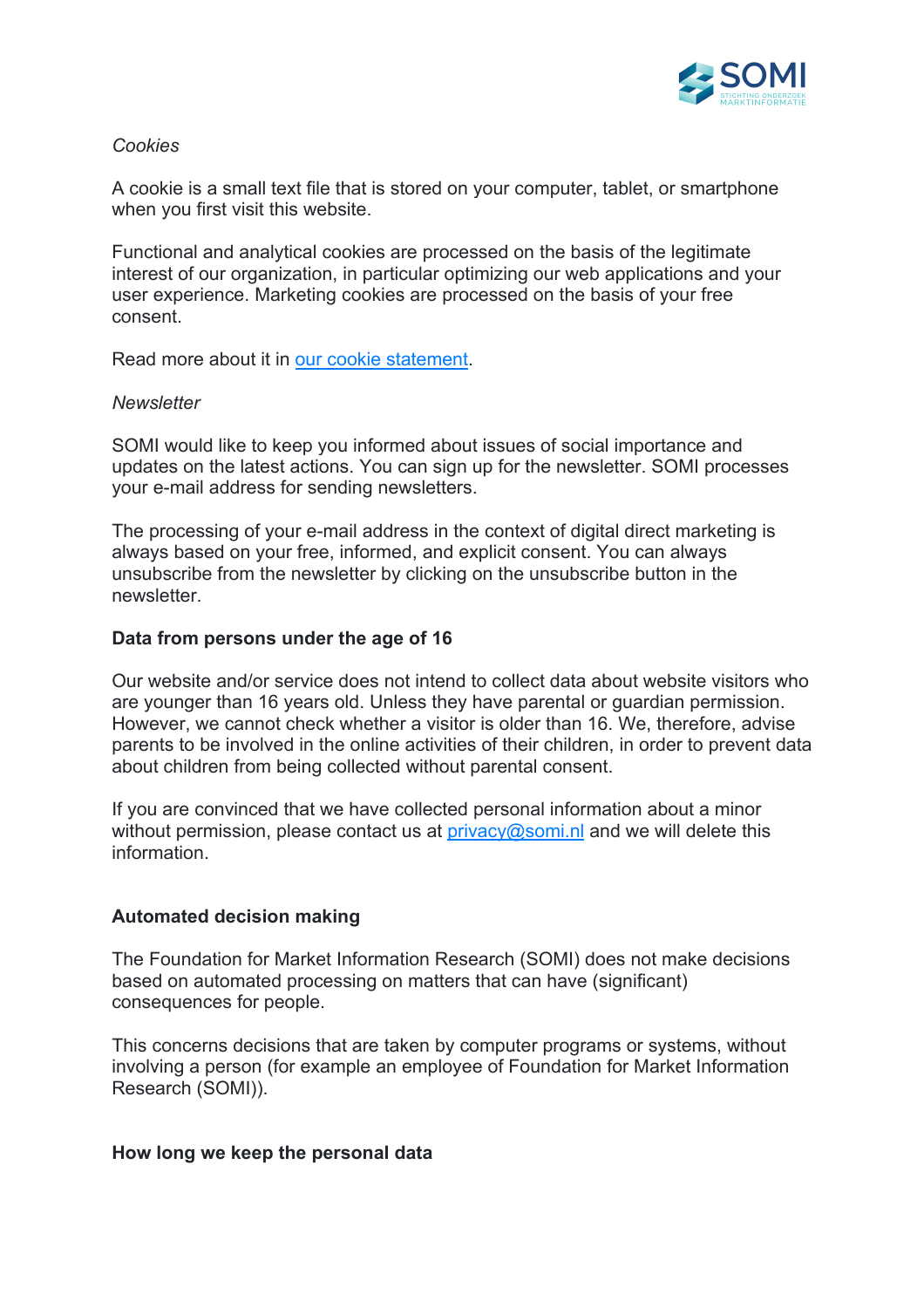

The Foundation for Market Information Research (SOMI) does not store your personal data for longer than is strictly necessary to achieve the purposes for which your data is collected.

SOMI uses the following retention periods for your personal data:

• Personal data that you provide to SOMI when registering and registering for a procedure, including supporting documents that you provide to SOMI in that context, will be kept by SOMI for as long as this is necessary for (the preparation of) procedures and actions it has instituted and/or related activities such as settlements. Your personal data will then be deleted within 36 months.

• Under the Dutch General Tax Act, SOMI is obliged to keep financial data for a period of seven years.

• SOMI will keep data that SOMI processes from you if you contact us for as long as necessary to handle your question, request, or complaint. SOMI will then delete this data within one month.

• SOMI saves your e-mail address for sending the newsletter as long as you are subscribed to the newsletter and will delete your e-mail address no later than one month after unsubscribing.

• Analytical data about your activities on our website is kept for a maximum of 12 months.

## **Sharing personal data with third parties**

SOMI is assisted during proceedings and actions by lawyers and jurists, experts, advisors, and bailiffs with whom SOMI can share (parts of) your personal data when you have registered for a promotion. In that case, your personal data may also be shared with (employees of) courts and the other parties. Such disclosures of your personal data are necessary for the performance of the agreement between you and SOMI regarding your participation in an action/procedure. The processing of personal data by these parties is subject to the privacy statement of the relevant party.

SOMI also uses the services of external companies, subcontractors, and/or suppliers (so-called processors) who perform specific tasks or assignments at SOMI's request and with whom your personal data can be shared. These service providers only process your personal data on behalf of SOMI. A so-called processing agreement applies to the processing by service providers, in which SOMI has ensured that the service provider will only process the personal data on behalf of SOMI. This concerns the following categories of service providers:

- External hosting providers, including cloud providers for the storage and management of your data;
- Third parties with applications/tools that allow us to better protect our systems against unauthorized access and/or loss of data;
- External parties with accounting applications/tools;
- Other specific tasks that are outsourced in the context of IT support, such as administration and e-mail marketing.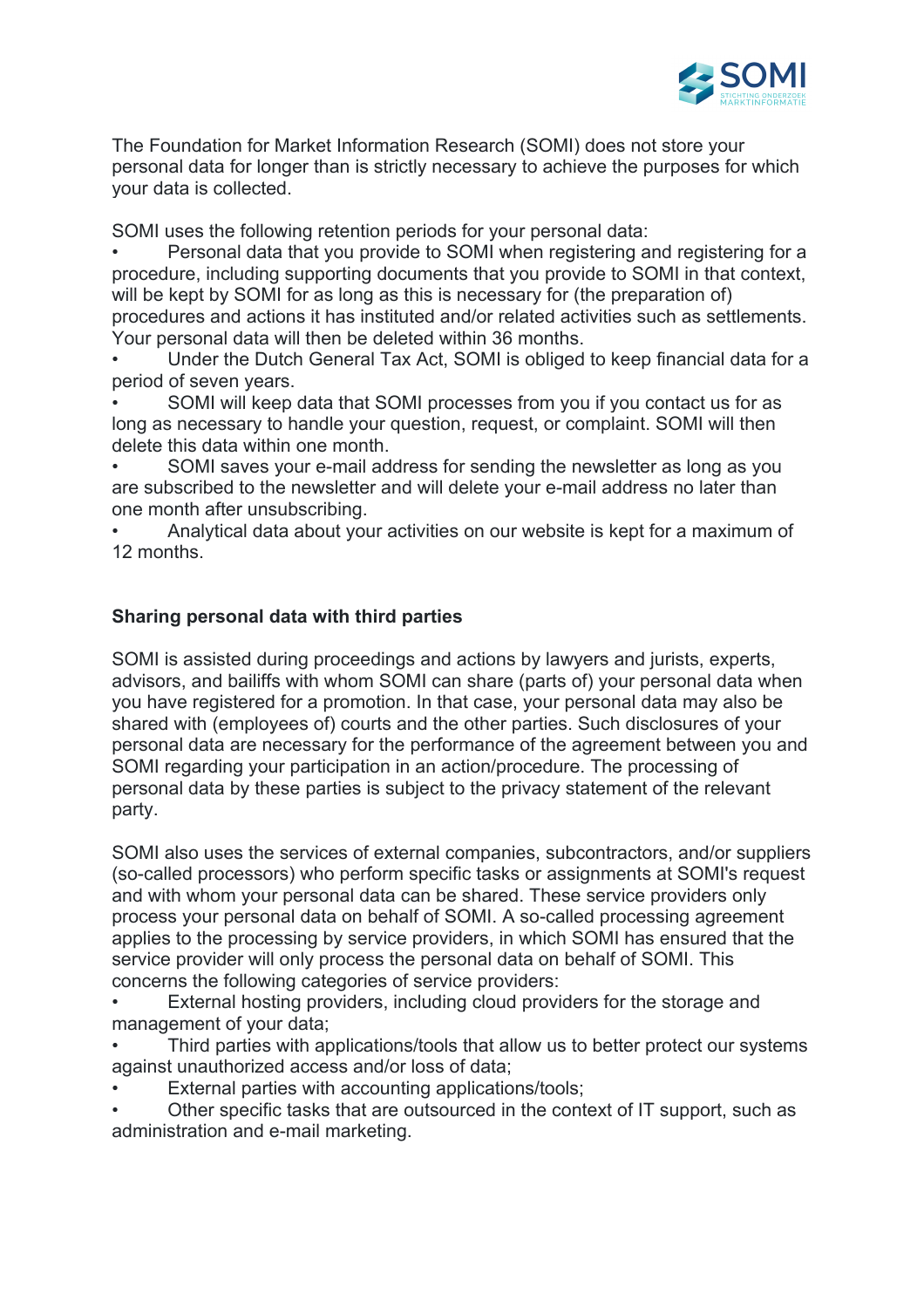

### **Where are your personal data processed?**

In principle, your personal data will only be processed within the European Economic Area ("EEA").

If we use a supplier that is located outside the EEA, we will primarily use suppliers that are located in a safe third country, for which the European Commission has issued an adequacy decision.

When we use a supplier located in another third country, in this case, the United States, we will ensure that the (potential) transfer of your personal data is protected by appropriate safeguards (e.g. Standard Contractual Clauses, Binding Corporate Rules, etc. ) and take the necessary additional technical, legal and organizational safeguards to ensure the same level of security and confidentiality of your data that applies within the EEA.

For more information about international transfer safeguards, please contact us using the contact details provided in this privacy statement.

### **What are your rights?**

### *Right of access*

You have the right to obtain confirmation from SOMI about whether or not your personal data is being processed and, if that is the case, to obtain access to that personal data and additional information about the processing of your personal data. SOMI, therefore, provides you with a copy of your personal data.

#### *Right to rectification*

You have the right to obtain rectification of inaccurate or incomplete personal data. If possible, you can provide additional personal data to complete the collection of personal data.

#### *Right to erasure (Right to be forgotten)*

Under certain circumstances, you have the right to submit a request to delete your personal data. SOMI will delete your personal data, for example, if your personal data is no longer necessary for the purposes for which it was collected, if you withdraw consent on which the processing is based and there is no other legal basis for the processing, if you object to the processing and your interests outweigh, or if SOMI is legally obliged to delete your personal data.

## *Right to restriction*

In some cases, you have the right to obtain from SOMI the restriction of the processing of your personal data. This means that SOMI temporarily pauses the processing of your personal data, for example, if you have contested the accuracy of your personal data or have objected to the processing of your personal data. If the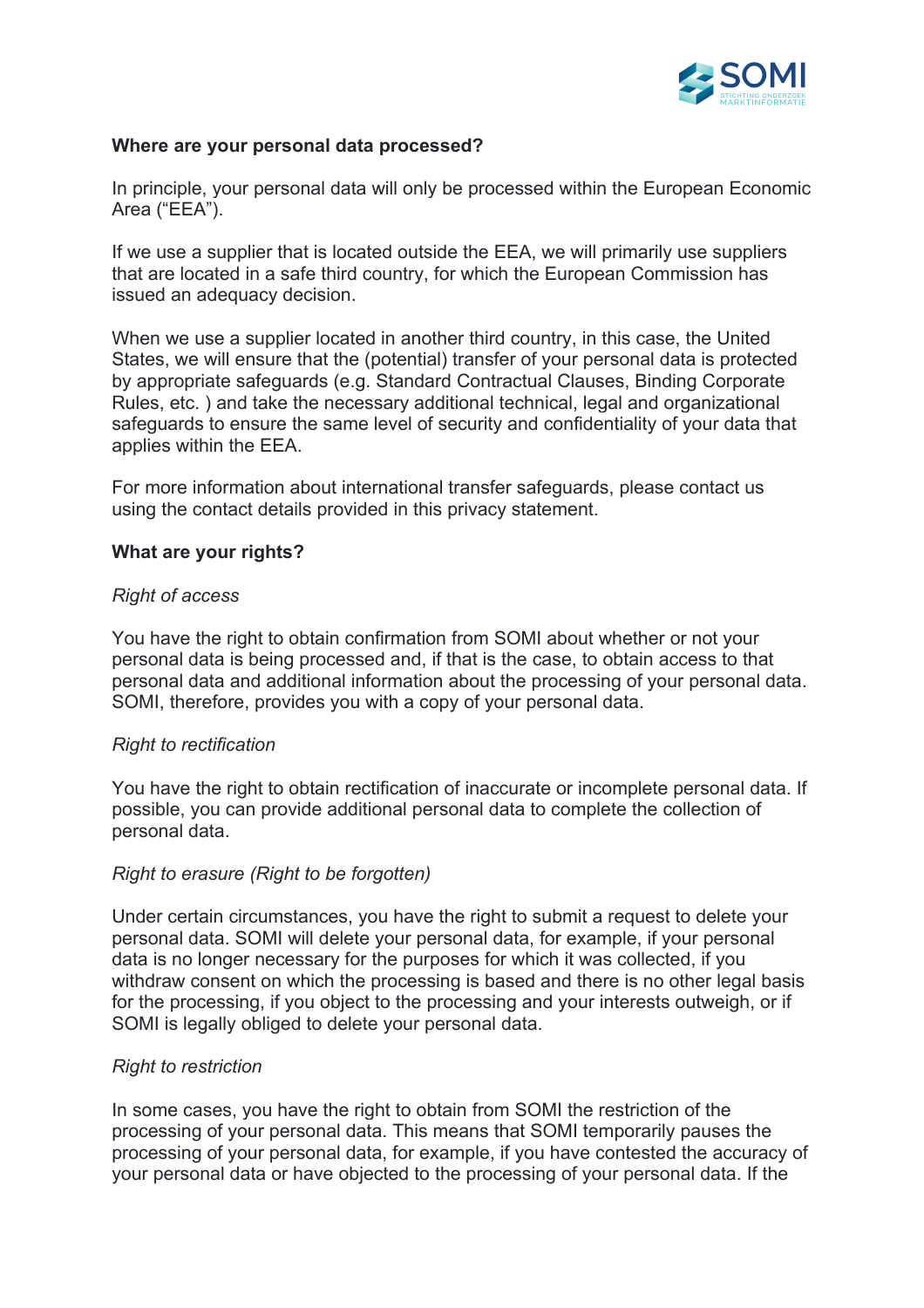

request is granted, SOMI will not further process the personal data in question during the term of the restriction, unless this is permitted on the basis of the GDPR.

# *Right to object*

You have the right to object to the processing of personal data based on SOMI's legitimate interests. SOMI will then no longer process the personal data, unless SOMI demonstrates that there are compelling legitimate grounds for the processing that outweigh your interests, rights, and freedoms or that are related to the institution, exercise, or defense of legal claims.

## *Objection to direct marketing*

Where personal data is processed for direct marketing purposes, you have the right to object at any time to the processing of your personal data for such marketing purposes. In that case, SOMI will no longer process your personal data for those purposes.

### *Data portability*

You have the right to receive your personal data that you have provided to SOMI in a structured, commonly used, and machine-readable form and you have the right to forward this data to another controller, where the processing is based on your consent or on an agreement.

#### *Withdraw permission*

Where the processing of your personal data is based on your consent, you have the right to withdraw your consent at any time. The withdrawal of consent does not affect the lawfulness of the processing before it has been withdrawn.

## **Exercising your rights**

To exercise your rights, we ask you to send a request to  $\frac{\text{prior}}{\text{prior}}$  oscomi.nl.

To ensure that the request for access has been made by you, we may ask you to send a copy of your proof of identity with the request. Make your passport photo, MRZ (machine readable zone, the strip with numbers at the bottom of the passport), passport number, and Citizen Service Number (BSN) black in this copy. This is to protect your privacy.

We recommend using the CopyID app from the Dutch government to make a safe copy of your identity card.

We will respond to your request as soon as possible, but within four weeks.

The Foundation for Market Information Research (SOMI) would also like to point out that you have the opportunity to file a complaint with the national supervisory